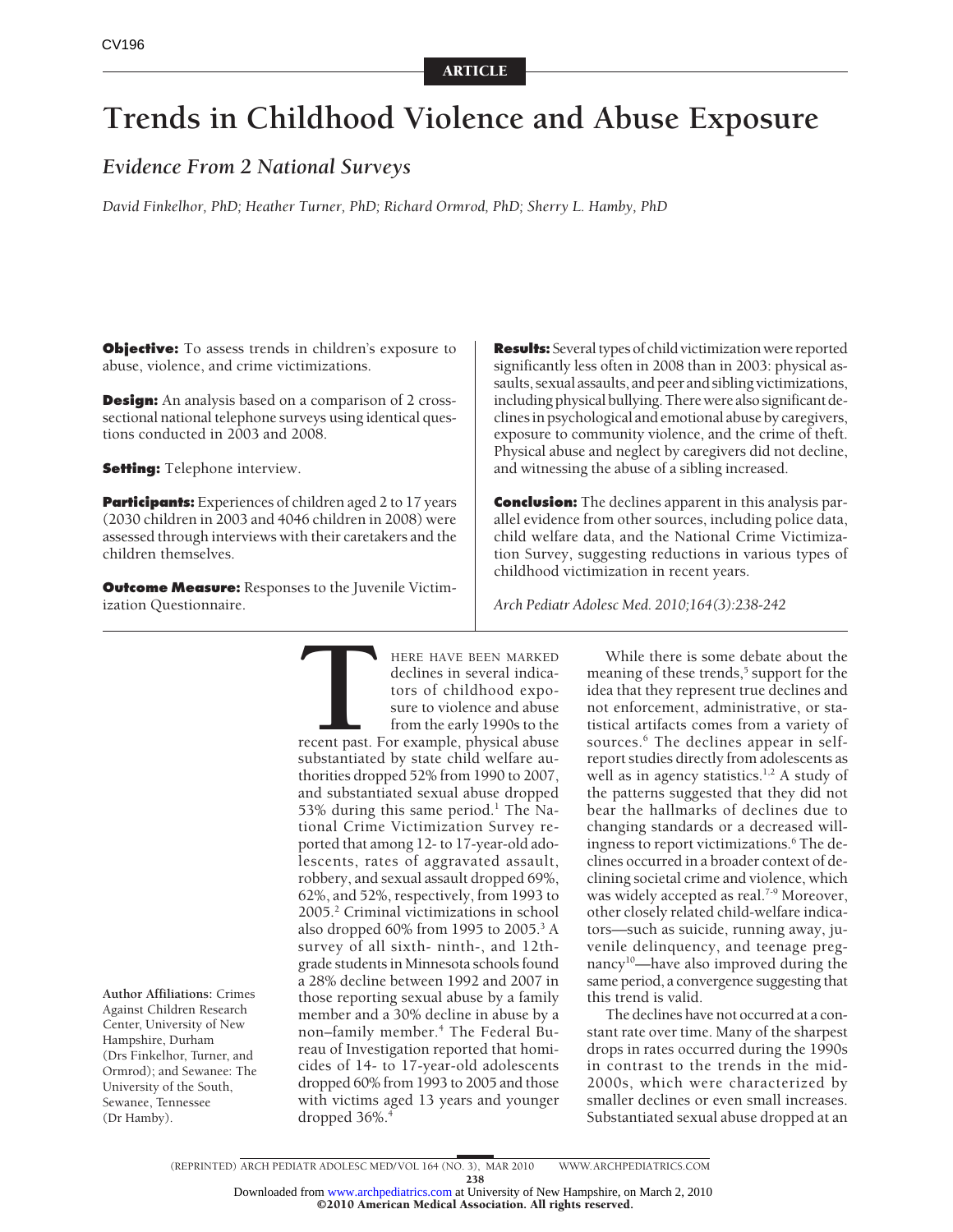average annual rate of 6% per year between 1992 and 2001, but the average decline was only 2% per year between 2002 and 2006. The most dramatic declines in juvenile-victim homicide occurred between 1993 and 2000, after which rates plateaued or even increased slightly.<sup>11</sup> Other indicators, however, such as the National Crime Victimization Survey, showed continuing declines during the 2000s.<sup>2</sup> Thus, there are questions about whether declines continued during the 2000s and for what kinds of crime and violence.

Some answers to these questions can be obtained from 2 national surveys that were conducted 5 years apart during the 2000s, used similar methods and questions, and inquired about a broad range of violence and abuse exposures. This article will report trend information comparing the 2003 data from the Developmental Victimization Survey (DVS) and 2008 data from the National Study of Children Exposed to Violence to assess whether declines have continued during this period.

#### METHODS

## **PARTICIPANTS**

This analysis compared juvenile victimization data obtained from 2 very similar national surveys conducted 5 years apart. The earlier survey, the DVS, collected data on 2030 children aged 2 to 17 years between December 2002 and February 2003. The National Survey of Children's Exposure to Violence (NATSCEV) obtained information between January and May 2008 on 4046 children aged 2 to 17 years.

Data on experiences of violence and abuse in both surveys were obtained using very similar items from the Juvenile Victimization Questionnaire (JVQ). The JVQ is a comprehensive instrument designed to screen for a wide range of victimization events, covering such general areas of concern as physical assault, property victimization, child maltreatment, peer and sibling victimization, sexual victimization, witnessing violence, and indirect exposure to violence.<sup>12</sup> Both surveys asked the same questions about 34 separate victimization types and collected similar demographic and background information.

The sampling methodology and procedures for both studies are described in detail elsewhere<sup>13,14</sup> and will only be summarized here. Although data collection occurred 5 years apart, the studies were parallel in most respects. Both relied on a nationwide sampling of residential telephone numbers and used list-assisted random-digit dialing for sample selection and data collection. List-assisted random-digit dialing is the generally accepted method for scientific sampling of households with telephones in the United States. The sampling frame is landline residential telephone banks with 1 or more listed (available for directory publication or directory assistance) residential telephone numbers.<sup>15</sup> A recent study<sup>16</sup> has confirmed that 95% of working residential landline telephone numbers are still located in their listed telephone banks. In both studies, a short interview was conducted with an adult caregiver (usually a parent) to obtain family background information. Then, 1 child was randomly selected from all eligible children living in the household by selecting the child with the most recent birthday. If the selected child was aged 10 to 17 years, the primary interview was conducted with the child. If the selected child was aged 2 to 9 years, it was conducted with the caregiver who was "most familiar with the child's daily routine and experiences." For the earlier survey (DVS), interviews were completed with 79% of the eligible persons contracted. The sample for the more recent survey (NATSCEV) combined a national cross-section portion (n=3053) with an oversampled portion drawing from telephone exchanges with high proportions of Hispanic, African American, or low-income households (n=1496). Interviews were completed with 71% of the eligible persons contacted in the cross-section and 63% of those contacted in the oversample.

Consent was obtained from the parent and assent from the child. All procedures in both studies had been approved by the institutional review board at the University of New Hampshire. In both surveys, weights were calculated and applied to control for the differential probability of selection of cases owing to sampling procedures and variations in withinhousehold eligibility and to adjust the sample counts to match existing national demographic profiles in terms of child age, gender, race/ethnicity, and household income.

# **MEASUREMENT**

Exposures were assessed with the 34 JVQ items noted earlier (**Table**). Each item asked whether the child experienced a specifically described event. The items included exposure to abuse, violent acts, crimes, and acts that would be considered crimes if committed among adults, though in some cases not considered criminal when occurring among children (eg, hitting by peers or siblings). Virtually all of the exposures that were included have been studied individually as traumas or threats to children's welfare in other research. The same items were used for the self-report interview (children aged 10-17 years) and the caregiver interview (children aged 2-9 years), with slight wording changes to appropriately identify the subject of the question (eg, "Did anyone use force to take something away from your child/you that he or she was/you were carrying or wearing?"). The JVQ has shown evidence of good test-retest reliability and construct validity across a wide spectrum of developmental stages.12

To facilitate analysis and help clarify trends, the 34 primary victimizations were organized into 8 general domains, each reflecting distinctive aspects of juvenile victimization. Eight aggregate measures were constructed to represent each child's overall experience within each domain, with each measure recording whether a child had experienced any victimization of that type. The aggregates are physical assault, property victimization, maltreatment, peer-sibling victimization, sexual victimization, sexual assault, witnessing family violence, and exposure to community violence. For example, physical assault documents whether a child experienced any of the relevant physical assault screeners, and maltreatment records any maltreatment episode (aggregate measures and associated screeners are presented in the Table). One screener, "sex with an adult," was allowed to stand alone because variability in state laws about age of consent means that in some cases these exposures constituted statutory sex offenses and in others they did not.

The victimizations of interest for the present analysis were those that occurred within the year prior to the interview. Information on victimization timing was obtained somewhat differently in the DVS and NATSCEV. For the DVS, each question asked specifically about experiences "in the past year." The NATSCEV asked each question with the phrase "At any time in your child's/your life . . . ," which was followed with an additional question designed to isolate past-year episodes from victimizations that might have occurred earlier in the child's life ("Thinking of [the last time/when] this happened . . . did it happen in the last year?"). In both surveys, cues were provided to assist the respondent in setting and applying the pastyear time frame. A measure of socioeconomic status was computed by combining the measure of the child's household income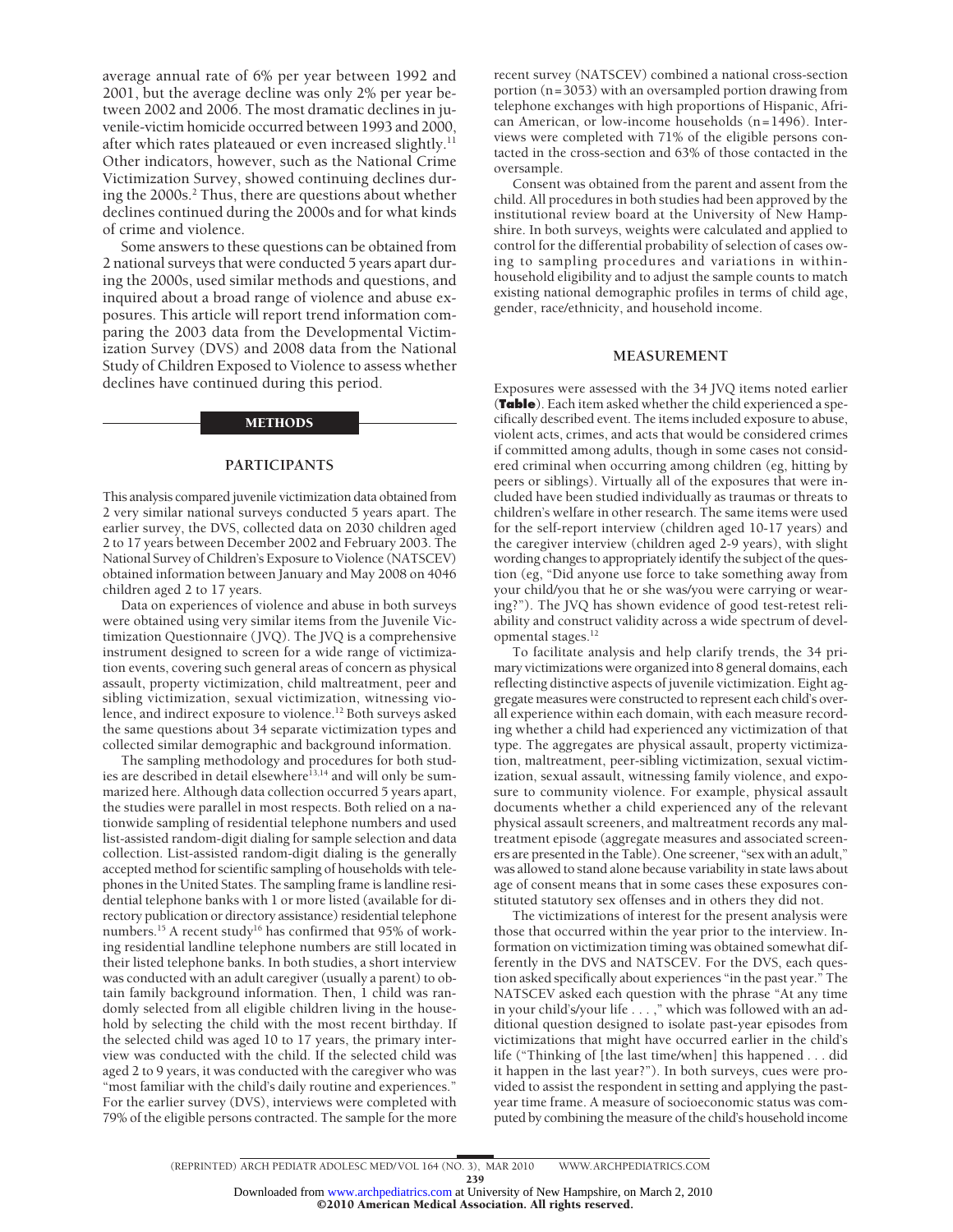#### Table. Annual Victimization Rates, DVS (2003) and NATSCEV (2008)

|                                             | % of Children |                |                        |
|---------------------------------------------|---------------|----------------|------------------------|
|                                             | <b>DVS</b>    | <b>NATSCEV</b> | p                      |
| Exposure                                    | $(n=2030)$    | $(n=4046)$     | Value                  |
| Any physical assault                        | 53.1          | 49.6           | $0.01^h$               |
| Assault with weapon <sup>b</sup>            | 6.0           | 5.1            | 0.14                   |
| Assault without a weapon <sup>b</sup>       | 16.9          | 14.9           | $0.04^{3}$             |
| Attempted Assault <sup>b</sup>              | 8.8           | 7.9            | 0.23                   |
| Kidnaping <sup>b</sup>                      | 0.6           | 0.6            | > 0.99                 |
| Bias Attack b,c                             | 1.9           | 1.9            | > 0.99                 |
| Any property victimization                  | 31.5          | 30.5           | 0.80                   |
| Robbery                                     | 5.4           | 10.0           | $< 0.001$ <sup>2</sup> |
| Theft                                       | 14.2          | 11.6           | 0.004                  |
| Vandalism                                   | 14.9          | 14.2           | 0.47                   |
| <b>Theft from Household</b>                 | 10.2          | 7.0            | $< 0.001^{\circ}$      |
| Any maltreatment                            | 13.5          | 11.1           | $0.01^3$               |
| Physical Abuse <sup>b</sup>                 | 3.4           | 4.2            | 0.13                   |
| Psychological/emotional abuse               | 10.3          | 7.1            | $< 0.001^{\circ}$      |
| Neglect                                     | 1.4           | 1.6            | 0.55                   |
| Custodial interference                      | 1.7           | 1.5            | 0.56                   |
| Any peer-sibling victimization              | 58.8          | 52.7           | $< 0.001$ <sup>a</sup> |
| Gang/group assault <sup>b</sup>             | 2.6           | 2.2            | 0.33                   |
| Peer/sibling assault b                      | 45.0          | 38.4           | $< 0.001^3$            |
| Genital assault <sup>b</sup>                | 5.4           | 5.5            | 0.87                   |
| <b>Bullying</b>                             | 21.7          | 14.8           | < 0.001 <sup>2</sup>   |
| <b>Emotional bullying</b>                   | 24.9          | 22.0           | $0.01^a$               |
| Date violence <sup>b</sup>                  | 1.1           | 1.4            | 0.33                   |
| Any sexual victimization                    | 8.0           | 6.7            | 0.06                   |
| Any sexual assault                          | 3.3           | 2.0            | < 0.001 <sup>2</sup>   |
| By a known adult                            | 0.3           | 0.2            | 0.45                   |
| By a nonspecified adult                     | 0.3           | 0.3            | 0.99                   |
| By a peer                                   | 1.2           | 0.6            | $0.01^a$               |
| Rape, completed/attempted                   | 2.1           | 1.3            | 0.02 <sup>8</sup>      |
| Sexual exposure/flashed                     | 3.2           | 3.0            | 0.67                   |
| Sexual harrassment                          | 3.8           | 2.9            | 0.06                   |
| Sexual misconduct/statutory rape            | 2.9           | 1.5            | < 0.001 <sup>2</sup>   |
| Any witness of family violence              | 4.0           | 5.1            | 0.06                   |
| Witnessed domestic violence                 | 3.3           | 3.3            | > 0.99                 |
| Witnessed physical abuse                    | 1.1           | 2.1            | $0.01^a$               |
| Any exposure to community violence          | 29.7          | 24.8           | < 0.001 <sup>2</sup>   |
| Witnessed assault with a weapon             | 13.9          | 7.7            | $< 0.001$ <sup>a</sup> |
| Witnessed an assault without a weapon       | 24.9          | 17.9           | < 0.001 <sup>2</sup>   |
| Someone close murdered                      | 2.9           | 3.5            | 0.22                   |
| See a murder                                | 0.4           | 0.5            | 0.59                   |
| Exposure to a shooting, bombs, and/or riots | 5.5           | 5.7            | 0.75                   |
| In a war zone                               | 0.3           | 0.7            | $0.05^{a}$             |

Abbreviations: DVS, Developmental Victimization Survey; NATSCEV, National Survey of Children's Exposure to Violence. *P*  $\leq$  0.05.

**b** Included in the any physical assault group.

<sup>t</sup> assaults targeting race, religion, or perceived sexual orientation.

with the measure of the highest level of education achieved by either of the child's caregivers.

# **STATISTICAL ANALYSIS**

Victimization rates calculated for the DVS sample were compared with those calculated from the NATSCEV sample to determine whether significant changes had occurred in victimization levels during the 5-year interval. For both surveys, the rate for each victimization was computed as the proportion of children in the sample who reported that type of victimization

experience in the year preceding their interview. Rates are reported as percentages of each sample base. For aggregate victimizations, the rate was the proportion of children in each survey who had any victimization of each aggregate type. Weighted data were used for both surveys to ensure that each sample was as representative of national patterns as possible.

Assessment of significant differences in each set of rates was based on a 2-sample difference-of-proportions test. Because the surveys were similar in design but not completely identical, we chose to take a conservative stance in comparing victimization rates. For purposes of this analysis, differences were statistically significant at  $P < .01$  ( $\alpha$ ).

# RESULTS

Several types of victimization were reported less often in 2008 than in 2003 (Table). The annual prevalence of any physical assault dropped from 53.1% to 49.6% of children and any peer-sibling victimization in the aggregate dropped from 58.8% to 52.7%. Both of these were affected by the drop in the single item on peer and sibling assault (an item included in both aggregates). The peer/sibling victimization aggregate decline was also strongly affected by the large drop in physical bullying, and a smaller decline (significant at  $P < 0.05$  but not *P*-.01) in emotional bullying. Any property victimization did not decline, but theft and burglary of family households did individually. The small decline in any maltreatment was not significant, but the item on psychological and emotional abuse, which makes the largest contribution to maltreatment, did decline significantly. The annual prevalence of any sexual assault declined from 3.3% to 2.0% of children. Sex with an adult (tracking possible statutory sex offenses) also declined. Any exposure to community violence also declined from 29.7% to 24.8% of children owing to a particularly strong drop in witnessing assaults, with and without weapons.

Notable types of individual victimization that did not show significant differences in the 2 surveys included kidnapping and bias attacks (assaults targeting race, religion, or perceived sexual orientation), physical abuse and neglect by caregivers, dating violence, sexual abuse by known and unknown adults, the witnessing of domestic violence, and exposures to a shooting. Two individual items showed significant increases: robbery and witnessing the physical abuse of a sibling.

Analysis of the trends by gender and age showed no differences in the patterns. Analysis by socioeconomic status showed considerably stronger declines for children from households of lower socioeconomic status than for other children. Total victimization declined for children of lower socioeconomic status by 19% (*Z*=11.48, *P*-.001) but did not change significantly for the other children (*Z*=−1.94, *P*=.05).

#### COMMENT

The victimization rates in the 2 surveys showed a clear pattern of mostly lower rates for 2008 than 2003. The big declines in peer-sibling assaults and bullying were noteworthy, as was the decline in the witnessing of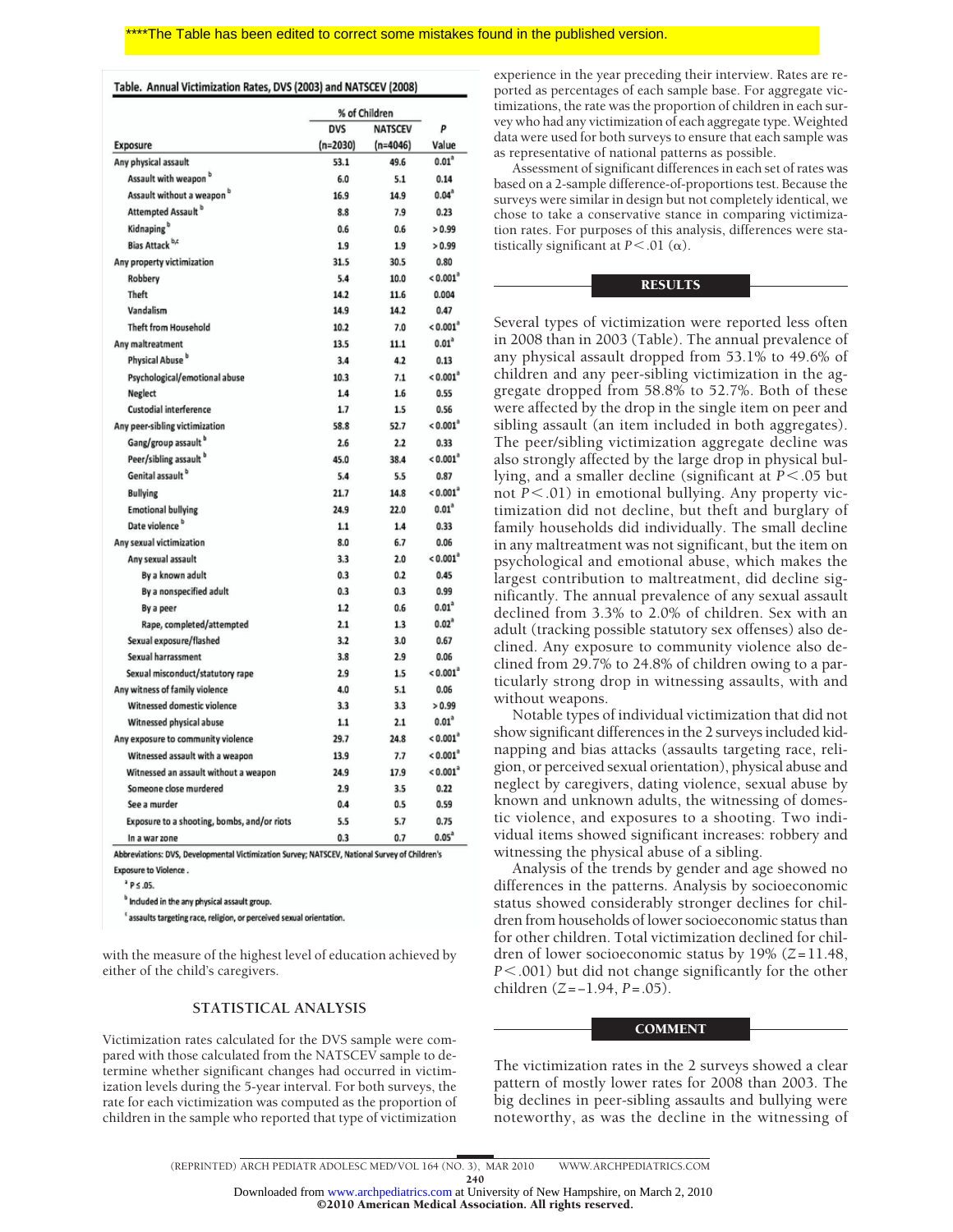weapon and nonweapon assaults. Psychological/ emotional maltreatment by caregivers appeared to have lessened, though other forms of child maltreatment did not. Sexual assault appeared to decline, as did thefts. These declines are consistent with trends apparent in the National Crime Victimization Survey, which since 2003 has shown marked drops in 12- to 17-year-old adolescents reporting assaults, sexual assault, and property crime.

Among the victimizations that did not decline were adult-instigated victimizations, including physical abuse and neglect, and exposure to adult domestic violence. Child exposure to adult physical abuse actually showed an increase. These patterns are somewhat at odds with data on child maltreatment substantiations, for example, which have indicated some declines in physical abuse during the 2002-2006 period. However, trends in substantiated abuse reflect agency data, which are influenced by many factors besides real underlying rate changes. Moreover, the number of cases of reportable child maltreatment appearing in general population surveys of the sort compared here may be too small to allow the detection of the relatively modest trends like the 17% decline in physical abuse shown by the federal child abuse data during this period.

However, there are possible reasons why various forms of peer victimization may have declined more than those perpetrated by adults. In the wake of several highprofile school shooting episodes in the late 1990s, many schools began to rapidly adopt anti-bullying and other violence-prevention policies and programs. Formal evaluations of some of these programs have shown them to be successful in reducing violence and bullying.<sup>17,18</sup> Declines in peer-related victimization during the mid-2000s may be one of the effects of this social-problem mobilization.

The finding that the declines were greater among children of lower socioeconomic status households is plausible as well. Various theories about recent declines in crime rates have mentioned such factors as increasing police staffing and activity (including at schools), $^{7,19}$  growing immigration among groups with a high motivation for economic advancement, and the development and dissemination of psychiatric medications to segments of the population previously not amenable to mental health services.4 These factors might be expected to have more impact on low–socioeconomic status communities and children.

However, the trend data in this study need to be interpreted with an important caveat concerning at least 1 methodological difference that could be an alternative explanation for any drop. In the 2003 survey, respondents were asked the questions about victimizations in the past year first, before being asked in some selected instances about any lifetime exposure to a subset of the victimization screeners. In the 2008 survey, by contrast, respondents were asked about lifetime exposures for all screeners first and then asked to specify if any of these occurred in the last year. It is possible that respondents in 2003, being asked first about a 1-year time frame, eager to appear helpful or responsive and not knowing they would have another opportunity to disclose them later, reported some episodes within the past year that had ac-

tually occurred earlier, a process known in epidemiology as "telescoping." In 2008, such respondents would have had an opportunity to disclose those episodes in the first set of inquiries about lifetime exposure and then might have been more accurate in their judgment about whether they occurred in the past year or not. This process could have resulted in lower past-year estimates in 2008 than in 2003.

On the other hand, the pattern of findings in 2003 and 2008 does not strongly support the telescoping explanation for the changes between the surveys. A telescoping difference might have been expected to show up across all screeners, though some of the screeners actually showed increases between 2003 and 2008, and many showed little change. In addition, it is not clear why the telescoping would have applied more to peer victimizations than adult-perpetrated ones. Another argument against a telescoping explanation is that delinquent behaviors in the past year (measured separately and in exactly the same way in 2003 and 2008) also declined (data not presented here). This is consistent with a real decline in victimization.

The data analyzed in this study can be read as a possible additional confirmation that declines have occurred in some forms of child victimization during the recent past. If that is true, it is certainly encouraging news for those working to create safer environments for children, an endeavor that has mobilized a considerable quantity of resources in the last few decades.

**Accepted for Publication:** September 20, 2009.

**Correspondence:** David Finkelhor, PhD, Crimes Against Children Research Center, University of New Hampshire, 126 Horton Social Science Center, 20 College Rd, Durham, NH 03824 (david.finkelhor@unh.edu). **Author Contributions:** *Study concept and design:* Finkelhor, Turner, and Hamby. *Acquisition of data:* Finkelhor, Turner, and Ormrod. *Analysis and interpretation of data:* Turner, Ormrod, and Hamby. *Drafting of the manuscript:* Ormrod. *Critical revision of the manuscript for important intellectual content:* Finkelhor, Turner, Ormrod, and Hamby. *Statistical analysis:* Finkelhor and Ormrod. *Obtained funding:* Finkelhor and Turner. *Administrative, technical, and material support:* Finkelhor and Ormrod. *Questionnaire management and methodological expertise:* Hamby.

**Financial Disclosure:** None reported.

**Funding/Support:** All of the funds for this program were derived from federal sources. This project was supported by grant 2006-JW-BX-0003 from the Office of Juvenile Justice and Delinquency Prevention, Office of Justice Programs, US Department of Justice. The total amount of federal funding involved is \$2 709 912.

**Disclaimer:** The points of view and opinions in this document are those of the authors and do not necessarily represent the official position or policies of the US Department of Justice.

#### **REFERENCES**

©2010 American Medical Association. All rights reserved.

<sup>1.</sup> Jones LM, Finkelhor D. Updated trends in child maltreatment, 2007. Durham, NH: Crimes Against Children Research Center; 2009:4.